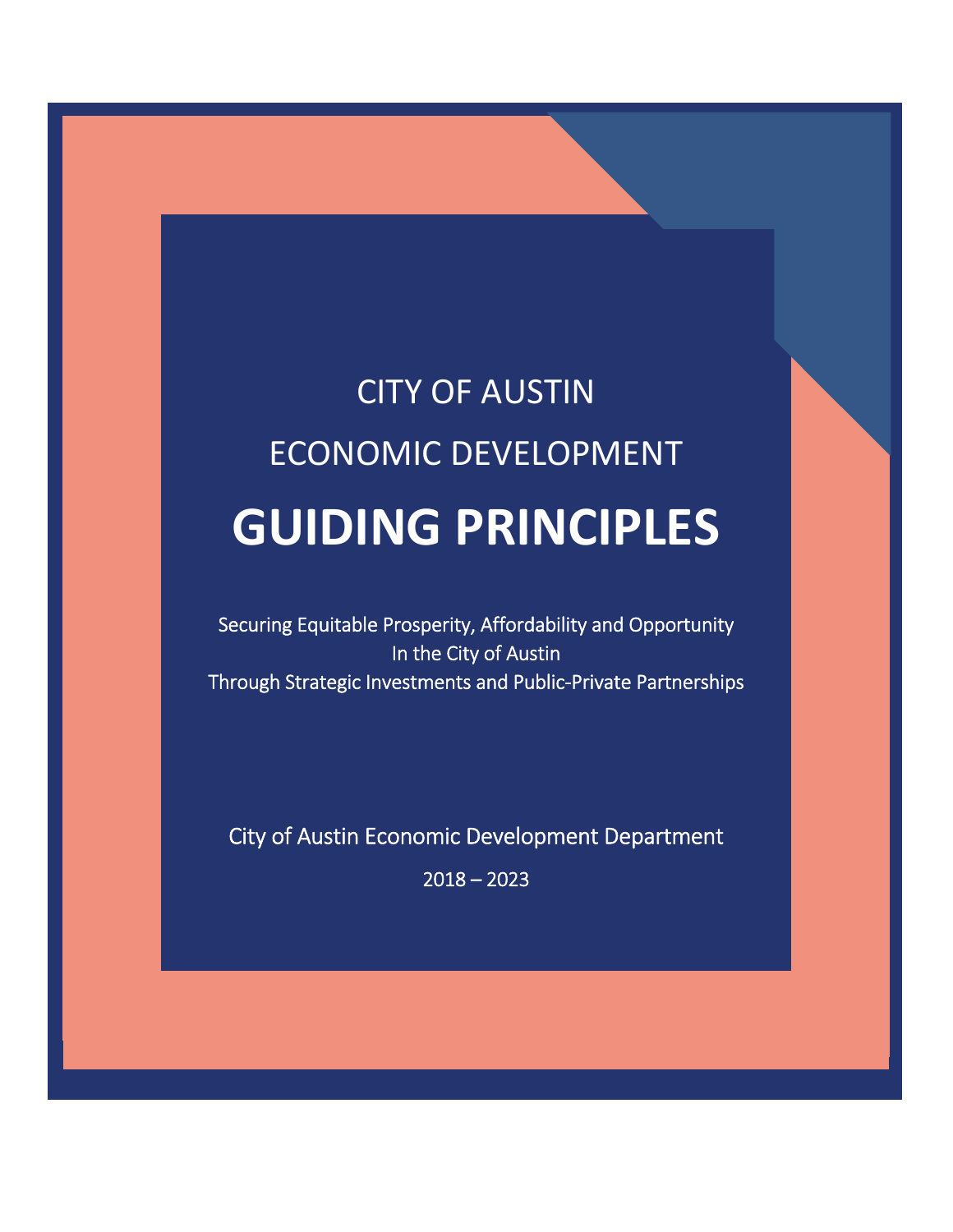



# Introduction

# Why Economic Development Matters:

# Purposeful Economic Development Practices Create Thriving Communities.

A successful and beneficial Economic Development approach respondsto the needs of the community, illustrates agility in the face of dynamic market conditions, utilizes a proactive intervention strategy, and is guided by shared community values.

In the City of Austin, we are fortunate to have such a shared vision for our values. This shared vision is captured in the Austin Strategic Direction 2023, focusing in on equity, economic opportunity, diversity, creativity, sustainability, leadership, and affordability at the forefront of our rapidly changing community. Economic Development practices are a part of the success of this plan because they leverage policies to implement programs that bring together community needs and Council direction.

In this document, the Economic Development Guiding Principles outline the values Economic Development can bring to the Austin community. These Guiding Principles are the lens through which all Economic Development policies and programs should be created in order to achieve the goals identified by the community and Council direction. Further, this document outlines what the City of Austin and the private partner are expected to deliver when entering into economic development agreements.

If our community desires equitable outcomes, such as those outlined in the Austin Strategic Direction 2023, City staff needs to use economic development tools and business services that support those outcomes. This means holding a more proactive investment system accountable in areas of equitable prosperity, opportunity, and affordability.

# How do we achieve goals related to Economic Development?

# By creating Policies and Programs that adhere to these Guiding Principles:

Policies created under these overarching Guiding Principles implement programs that achieve those community goals. The policies are the "how," or the tools we use to create programs that can produce the community outcomes we want. The policies, in separate documents, create the requirements, process, evaluation, and performance measures needed to ensure the programs under them create economic development value for Austin.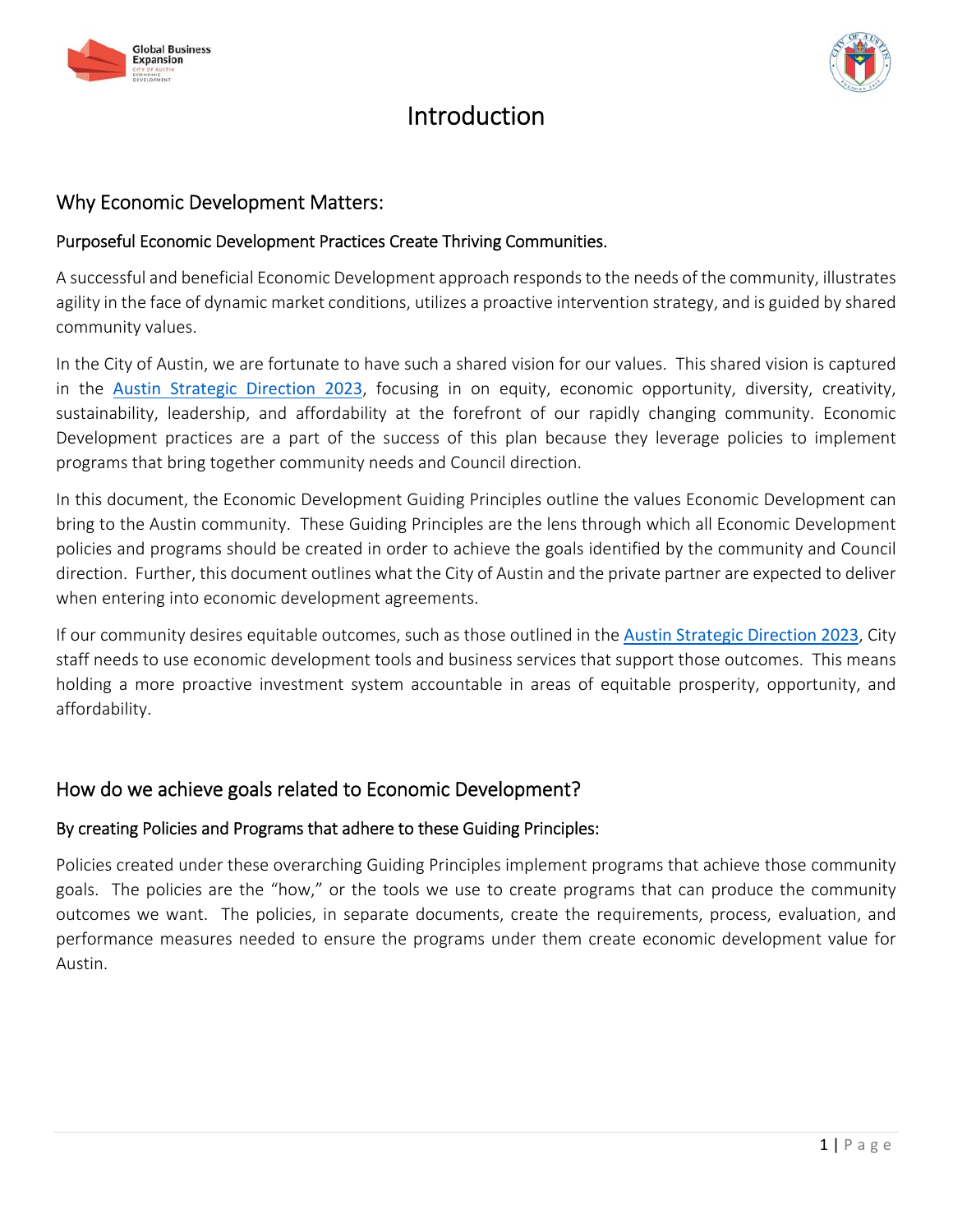



# City of Austin Public‐Private Partnerships & Strategic Investments

The City of Austin seeks transformative public-private partnerships to strengthen the local economy, sustain economic activity and build resilience against national economic downturns. Proactive programs, strategic partnerships, and public investment in projects that create community value build resilience to the natural ebb and flow of market dynamics and economic conditions.

# Enabling Legislation

Municipal authority to create these partnerships is granted by a variety of statutes. The Economic Development Department has developed these Guiding Principles to govern the overall approach to Economic Development that can be achieved through a wide variety of mechanisms, programs, entities, initiatives, and other activities within this legal framework. Other authorities and programs may exist that are not specifically mentioned in this document, however any such authority that enables the City of Austin to engage for purposes of economic development value is considered a part of this overarching document. For each enabling statute, the City of Austin establishes processes for individual program creation, project selection, program stewardship, and regular reassessment of those programs to retain flexibility through changing economic conditions and community priorities. These enabling statutes include the following:

#### CHAPTER 380 ‐ GRANTS AND LOANS

Local Government Code Title 12. Planning and Development, Subtitle A. Municipal Planning and Development, Chapter 380 Miscellaneous Provisions Relating to Municipal Planning & Development

#### CHAPTER 312 ‐ TAX ABATEMENTS

Tax Code Title 3. Local Taxation Subtitle B. Special Property Tax Provisions Chapter 312. Property Redevelopment and Tax Abatement Act

#### TRANSPORTATION 431 ‐ EXTERNAL CORPORATIONS

Transportation Code Title 6. Roadways Subtitle I. Transportation Corporations Chapter 431. Texas Transportation Corporation Act

#### CHAPTER 378 ‐ NEIGHBORHOOD EMPOWERMENT ZONES

Local Government Code Title 12. Planning and Development Subtitle A. Municipal Planning and Development Chapter 378. Neighborhood Empowerment Zone

#### CHAPTER 372‐ PUBLIC IMPROVEMENT DISTRICTS

Local Government Code Title 12. Planning and Development Subtitle A. Municipal Planning and Development Chapter 372. Improvement Districts in Municipalities and Counties

#### CHAPTER 311‐ TAX INCREMENT FINANCING

Tax Code Title 3. Local Taxation Subtitle B. Special Property Tax Provisions Chapter 311. Tax Increment Financing Act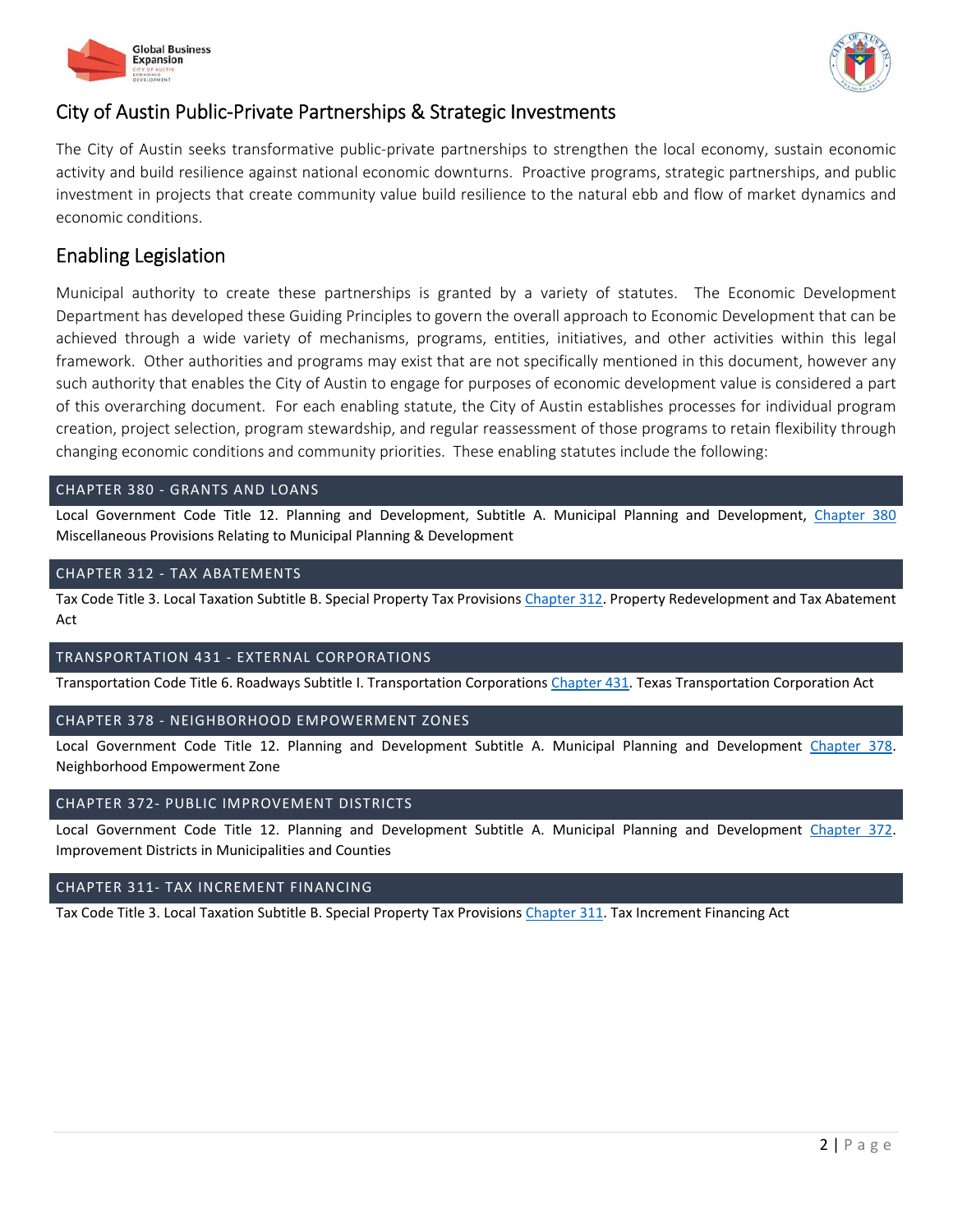



#### Economic Development Value Definition

Many of the enabling statutes that allow municipalities to engage for purposes of achieving economic development value, leave it up to the community to define what "economic development value" means. For example, Chapter 380 states that the City of Austin may administer "one or more programs…to promote state or local economic development," but does not further define the term "economic development." Chapter 380 must be read in the context of the Texas Constitution which provides a general framework for economic development as follows:

- 1. City funds must be spent for a City purpose (municipal purpose);
- 2. The City must get a benefit that is roughly equivalent to what it is spending; and
- 3. The City must be able to track that the purpose is being achieved;
- 4. Additionally, the Texas Constitution generally prohibits the use of public funds for a private purpose, and prohibits the City from giving a gift or investing in private entities.
- 5. The City can spend public funds in a manner that both meets a municipal purpose, and that benefits a private entity if the funds are spent for economic development and in accordance with Article III, Section 52‐a of the Texas Constitution, and an adopted program as authorized by Chapter 380 of the Texas Local Government Code.

Within this framework and through the City's governing policies, the City can create its Economic Development programs to address community need and Council objectives.

The Economic Development Department regularly analyzes local economic indicators, community input, and national market conditions to determine what "economic development value" means within the current economic context. This definition will be revisited every five years through stakeholder consultation and community engagement in the reassessment phase of programs created under these Guiding Principles. During the most recent review, stakeholders involved in the community engagement process determined what values the City and private entities should deliver to the community. On all sides of the table, partners will be held accountable to deliver what the community has defined as community priority outcomes for economic development.

Given the variety of projects Council is seeking to bring to the community, delivering all of these community priority outcomes in a single agreement for a single project would be next to impossible, therefore neither the City, nor the Partner is expected to provide all, or even most, of these values in one transaction. Instead, each program created under these Guiding Principles is crafted to achieve a different set of goals, such as neighborhood development, jobs, healthy outcomes, or affordable space. At times, some of those outcomes will overlap and multiple goals can be achieved. Criteria to qualify for each of these programs will differ depending on the intended outcomes and beneficiaries, therefore requirements under each will differ as well.

Following these Guiding Principles will create a portfolio of programs that deliver a diverse set of outcomes that, as a whole, achieves all of the priority outcomes identified by the community as "economic development value."

| The City of Austin could contribute any of the following*<br>to support community outcomes through Economic<br>Development Programs: | The Private Partner could contribute any of following** to<br>through<br>outcomes<br>Economic<br>community<br>support<br><b>Development Programs:</b> |
|--------------------------------------------------------------------------------------------------------------------------------------|-------------------------------------------------------------------------------------------------------------------------------------------------------|
| 1) Government Role: Connector to Investors, Path-Clearer                                                                             | 1) Locational Enhancements (Place-Making)                                                                                                             |
| 2) Focus on Equity: Employment Opportunities for All                                                                                 | 2) Workforce Development                                                                                                                              |
| 3) Unify the Community through Collaboration                                                                                         | 3) Quality Jobs                                                                                                                                       |
| 4) Train, Recruit, and Retain Local Workforce and Talent                                                                             | 4) Equity & Diversity                                                                                                                                 |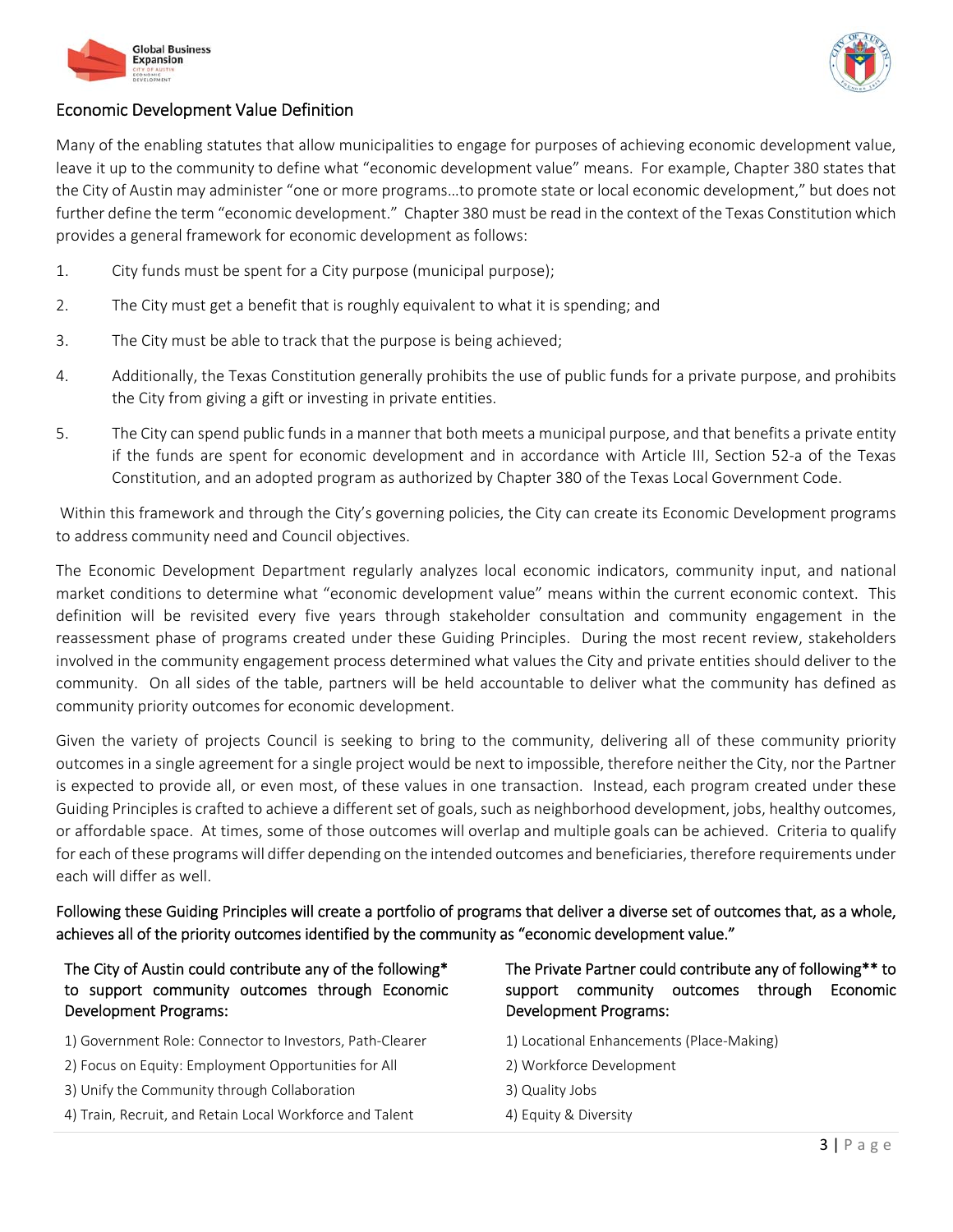



- 5) Support Austin's Culture, Creative Sector, and Community Identity 5) Quality Investment
- 6) Incentivize, Support, Provide Staff to Train Small Businesses 6) Transportation
- 7) Build Affordable, Livable, and Accessible Development 7) COA Revenue (Taxes & Utilities)
- 
- 9) Control Affordability
- 10) Promote Economic Diversity

*\*Exchange values are further defined in the Community Conversations Summary \*\*Exchange values are further defined in the Community Leaders Session Summary*

# Equitable Prosperity, Opportunity, and Affordability

If the Economic Development Guiding Principles are the end-goals for our community, what are the means to those ends? To achieve them, Policies created through the lens of those Guiding Principles must have certain elements that focus on equitable prosperity, opportunity, and affordability, our current areas of emphasis.

Per Council direction, Programs created through the lens of the Guiding Principles may include:

- Creating living or prevailing wage jobs, with equitable benefits;
	- o Community benefits identified in the current City economic incentives policy, including the provision of jobs that pay no less than the City's adopted living wage or (if the jobs are construction-related) prevailing wage, domestic partnership benefits provisions, and other provisions that promote the well‐being of workers;
- Addressing lack of job opportunities for the traditionally hard-to-employ;
- Incentivizing the creation of middle-skill jobs for existing residents;
	- o The creation of middle‐skill jobs in targeted occupations identified by the Community Workforce Master Plan (currently Information Technology, Healthcare, and Skilled Trades), support for job training and paid internships or apprenticeships in target occupations, and located within Imagine Austin Activity Centers, Job Centers or Activity Corridors in the Eastern Crescent, or providing better employment opportunitiesfor those in the Eastern Crescent;
- Supporting small, local, creative, cultural, and heritage businesses that suffer from lack of access to affordable space and financial stability;
	- o Increased availability of affordable commercial space for local small businesses including the creative arts sector;
	- o Retention of local small business employers struggling to survive and stay in Austin;
- Identifying and intervening to respond to specific issues (beyond those outlined above), such as:
	- o Increased access to goods and services in communities that are traditionally underinvested, including grocery stores to address food access in the Eastern Crescent;
	- o Development of vibrant, mixed‐use commercial corridors;
	- o Leverage of public investments to improve positive public health outcomes for Austinites.

# Strategic Alignment

Public‐private partnership agreements focus on the creation of new opportunities for the economically disadvantaged population, secure jobs and investment for the community, and support a diverse business climate. Many other strategic documents within the City identify similar priorities and these Guiding Principles seek to work alongside those documents. Some of those strategic documents include the Austin Strategic Direction 2023, Priority Programs of the Imagine Austin

- 
- 8) Impact Business Growth 8) Equitable Hiring Practices